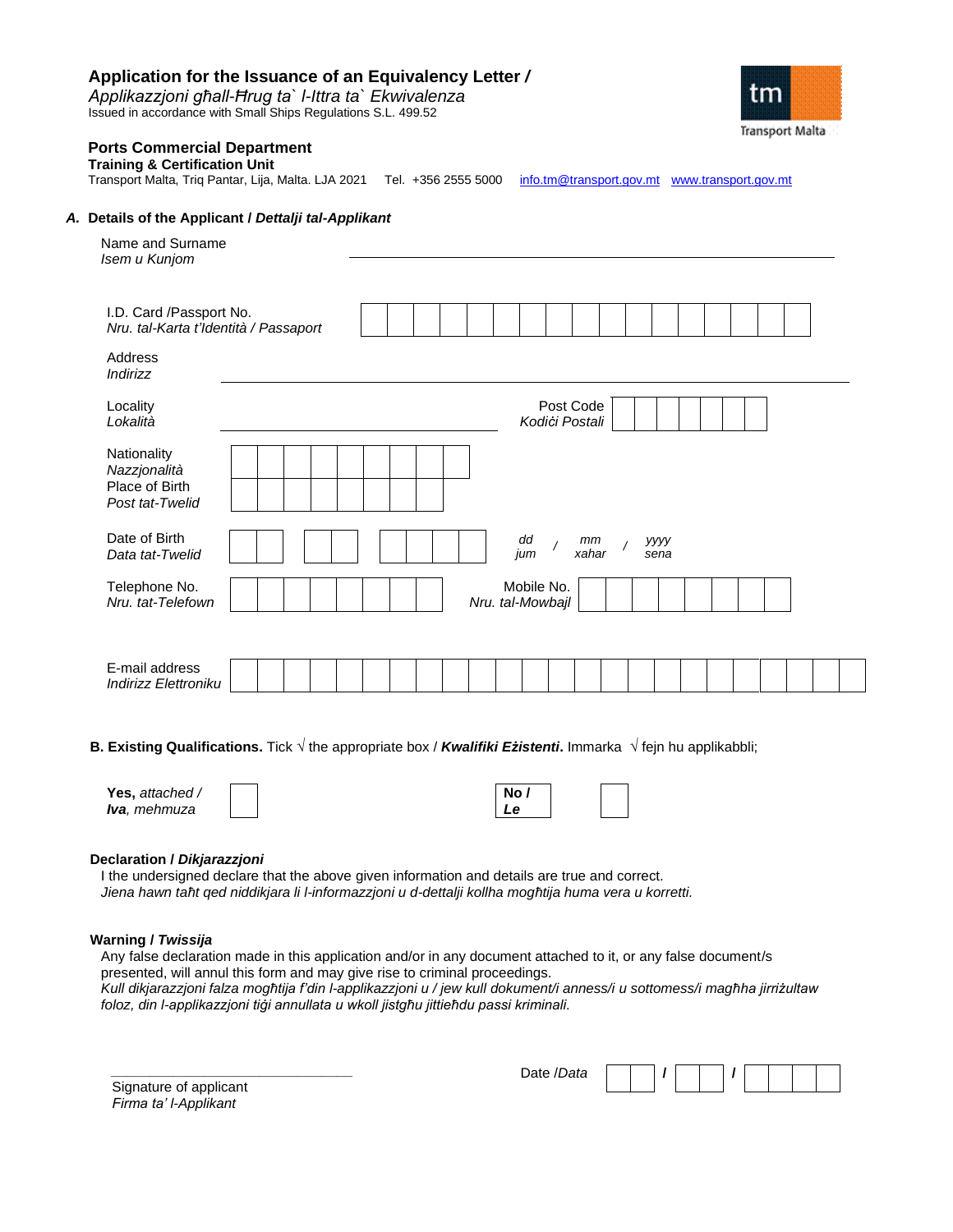# **Application forms should be addresses to the / L-Applikazzjonijiet għandhom jintbgħtu lill-;**

# **Ports Commercial Department - Training & Certification Unit**

Authority for Transport in Malta

Triq Pantar

Lija LJA 2021

Malta

# **Documents to be included with this form / Dokumenti li jridu jiġu annessi mà din il-formola:**

|    | Copy of the related Document and/or Certificate; Kopja tad-Dokument u/jew tac-Certifikat<br>relatat                              |  |
|----|----------------------------------------------------------------------------------------------------------------------------------|--|
| 2. | one recent coloured passport size photo (taken on a white background); Ritratt tal-<br>passaport ricenti (mehud fug sfond abjad) |  |
| 3. | Documentation, if any, regarding existing qualifications; Dokumentazzioni, jekk hemm, ta'<br>kwalifiki ezistenti.                |  |
|    | Copy of the Identity card/passport; Kopja tal-Karta tal-Identita/Passaport                                                       |  |

Once the applicant submits the related certificates, a fee of **€50.00** will be charged, covering all processing and administration costs, the issuance of the relative Letter of Equivalency.

*Ladarba, l-applikant/a j/tkun issotometa iċ-Ċertifikati relatati, il-klijent/a j/tiġi mitlub/a li j/tħallas l-ammont ta` €50.00, li jinkludi ħlasijiet amministrattivi għall-ipproċessar, il-ħrug tal-Ittra ta` Ekwivalenza.*

*Cash payments and money orders are no longer acceptable. Cheques payable to Authority for Transport in Malta or bank drafts may be ONLY issued for payments exceeding €20.* 

*Due to transaction restrictions on cheques being imposed by local Banks, it is highly recommended to settle payments through Bank Transfer (details attached) or Credit Card.*

*Pagamenti fi flus kontanti u 'money orders' m'għadhomx jiġu aċċettati. Ċekkijiet pagabbli lill-Awtorità għat-Trasport f'Malta jew drafts bankarji jistgħu jinħarġu biss għal pagamenti li jaqbżu l-€20. Minħabba rrestrizzjonijiet tat-tranżazzjonijiet fuq iċ-ċekkijiet li qegħdin jiġu imposti mill-Banek lokali, huwa rakkomandat li pagamenti jsiru permezz ta' Trasferiment Bankarju (dettalji mehmuża) jew Karta tal-Kreditu.*

|                                     | Please sign in black within the box |
|-------------------------------------|-------------------------------------|
| Please affix one<br>photo with Glue |                                     |

**For Office Use Only / Għall-Użu tal-Uffiċċju [biss]**

| <b>Authorised Official</b>       | Date |  |  |  |  |  | Official Rubber stamp |
|----------------------------------|------|--|--|--|--|--|-----------------------|
| Authority for Transport in Malta |      |  |  |  |  |  |                       |